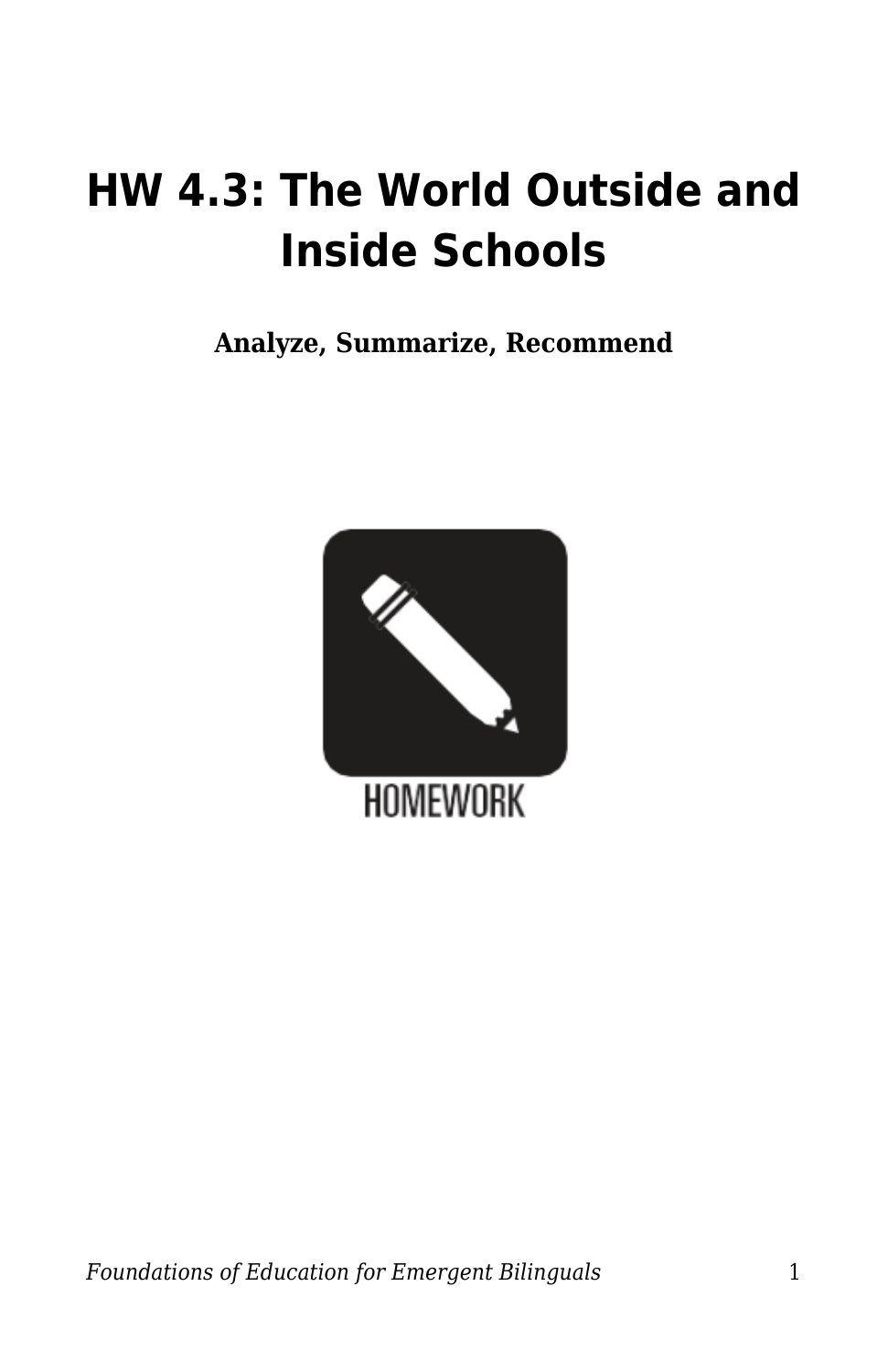| Learning<br>Outcome                                                                                                                                                                                          | <b>Pedagogical Intent</b>                                                                                                                                                                                                                | <b>Student Position</b>                                                                                                                                                                                                                                                                                                                                                        |
|--------------------------------------------------------------------------------------------------------------------------------------------------------------------------------------------------------------|------------------------------------------------------------------------------------------------------------------------------------------------------------------------------------------------------------------------------------------|--------------------------------------------------------------------------------------------------------------------------------------------------------------------------------------------------------------------------------------------------------------------------------------------------------------------------------------------------------------------------------|
| <b>Identify the</b><br>historical,<br>educational,<br>and political<br>realities in<br>policies,<br>programs, and<br>practice for<br>English<br>learners.<br><b>Assessment: 50</b><br>pts.<br>Due: Session 5 | Teachers can<br>become better<br>advocates for their<br>ELs when they are<br>informed of their<br>own responsibilities<br>to federal law and<br><b>Supreme Court</b><br>decisions by<br>utilizing tools<br>provided from this<br>course. | Students have made<br>inferences concerning<br>judicial law through case<br>studies. They have also<br>analyzed digests of<br>applicable federal laws<br>and court decisions and<br>have considered the<br>differences between<br>ideals and goals. They<br>are now ready to apply<br>their knowledge to<br>placement decision-<br>making processes for<br>two young immigrant |
|                                                                                                                                                                                                              |                                                                                                                                                                                                                                          | girls.                                                                                                                                                                                                                                                                                                                                                                         |

## **Instructions**

- 1. Read Guadaloup Valdez's article ["The World Outside and Inside](https://byu.box.com/s/07g6yarlnjkujtkw7h82dahmefew207t) [Schools: Language and Immigrant Children."](https://byu.box.com/s/07g6yarlnjkujtkw7h82dahmefew207t) Other work by Valdez can be found on her home page: [https://edtechbooks.org/-rsIa](https://ed.stanford.edu/faculty/gvaldes)
- 2. Use the top of the [Analysis of Student Experiences f](https://byu.box.com/s/rvrcq7bzbg8hk9ks1em0wf8ysbr292me)orm to record your answers about each student and create a profile of each student.
- 3. Then consider the last two questions for each when you finish . Identify the students' strengths, the collaboration necessary to leverage those strengths, and the legalities that present themselves. Indicate the legal and moral/ethical obligations present in each girl's story.
- 4. Be prepared to discuss your work in Session 5.